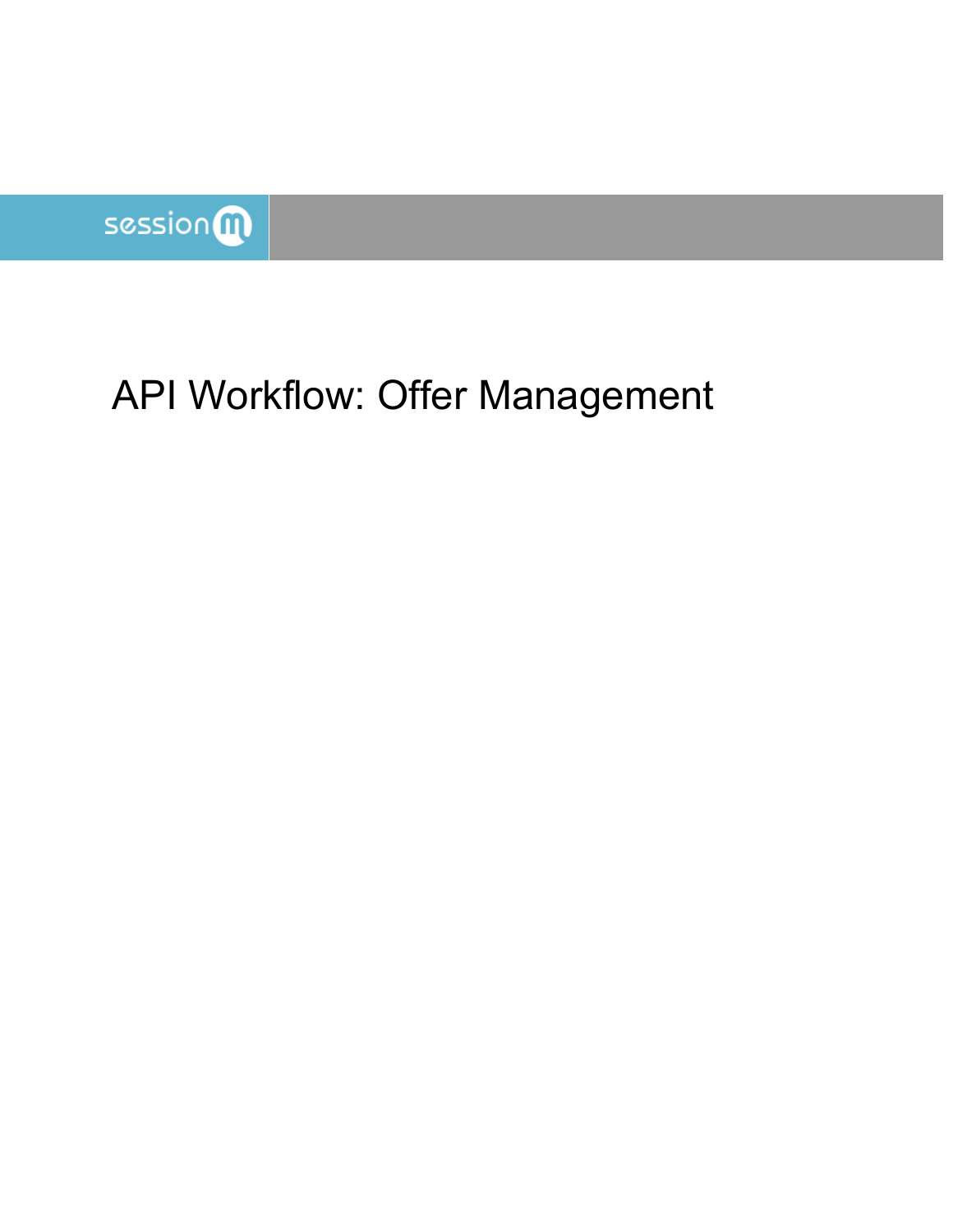## <span id="page-1-0"></span>Table of Contents

**Table of [Contents](#page-1-0)** 

**[Overview](#page-2-0)** Step 1: [Create](#page-2-1) Offer Sample [Request](#page-2-2) Sample [Response](#page-3-0) Step 2: Get Offer [Details](#page-3-1) Sample [Request](#page-3-2) Sample [Response](#page-3-3) Step 3: [Issue](#page-4-0) a User Offer Step 4: Get User Offers (User [Lookup](#page-4-1) API) Sample [Request](#page-4-2) Sample [Response](#page-5-0) Step 5: Lock User [Offer](#page-7-0) [Request](#page-7-1) Sample [Response](#page-8-0) Sample Step 6: Redeem Offer (Send [Transaction\)](#page-9-0) Sample [Request](#page-9-1) Sample [Response](#page-10-0)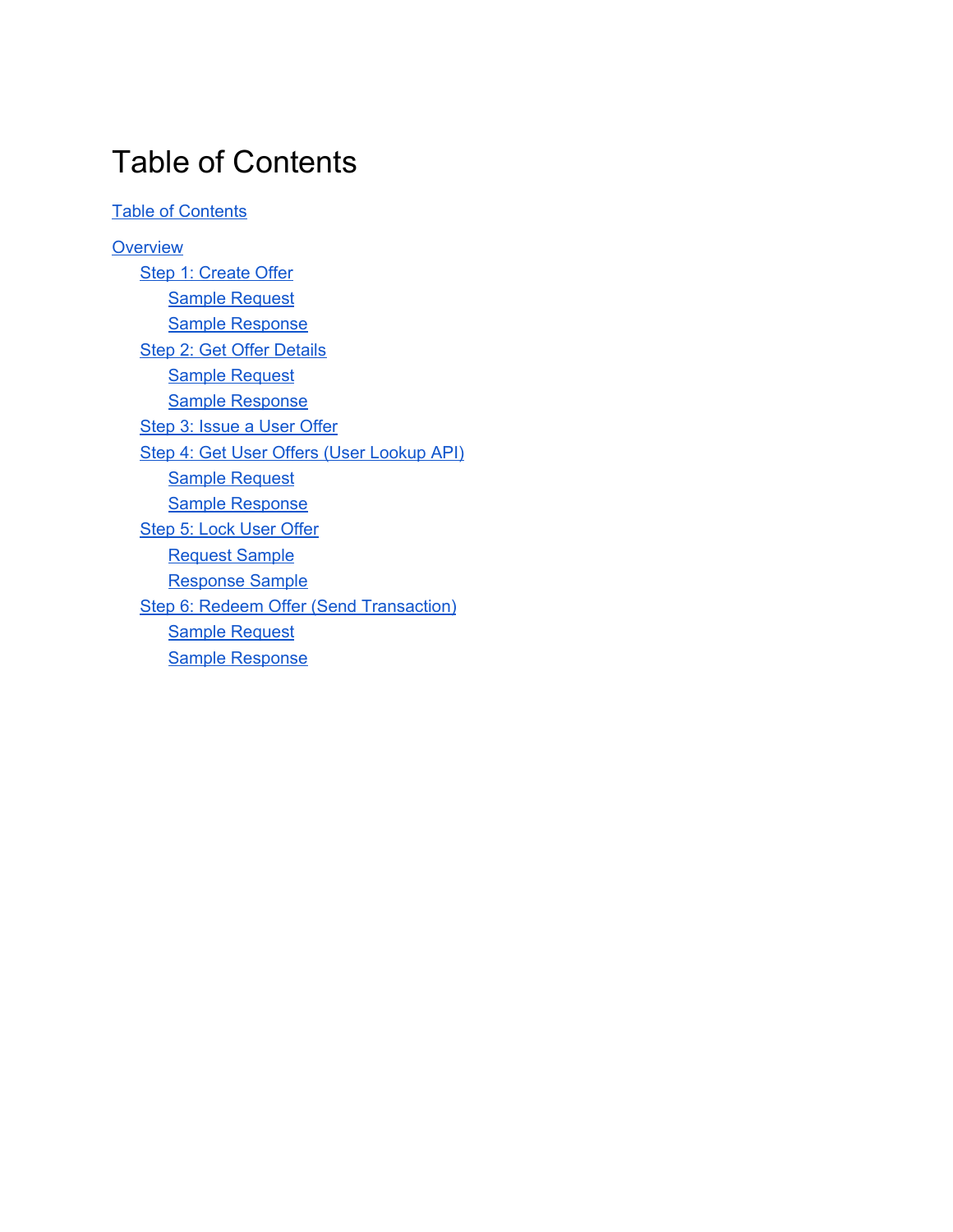# <span id="page-2-0"></span>**Overview**

As you step through the offer management workflow, bear in mind the following:

- Integration is API driven and makes calls to SessionM for eligibility and redemption.
- The flow focuses on loyalty-related offers. This MVP version features the use cases for designed for Phase 1.

Note that all offers are created in SessionM. POS calls SessionM for eligibility and to redeem awards.

The sections below detail the sequence of steps featured in the Offer Management API workflow.

## <span id="page-2-1"></span>Step 1: Create Offer

The first step of this workflow is to create an offer, which can be done two ways:

- Through the SessionM UI.
- Via the Create Offer API, which is described below.

The Create Offer API uses the following endpoint:

**URI** api/2.0/offers/management/create

**Request Method** POST

## <span id="page-2-2"></span>Sample Request

curl -H "Content-Type: application/json" -H "Authorization: Basic <Your API Key>" https://offers-client.stg-sessionm.com/**api/2.0/offers/management/create** --data '{"retailer\_id": "2D5B5A08-BECD-4837-A69A-2AB967C17773A","offer\_type": "manual\_fulfillment","publish": "true","text\_config": [{"title": "Test Image URL","description": "Session M Test Offer - KY","terms\_and\_conditions": "Subject to availability, XXX reserves the right to to void any offer.","culture": "en"}],"media\_config": [],"common\_config": {"acquisition\_start\_date": "2018-03-01 00:00:00.0","acquisition\_end\_date": "2019-03-31 23:59:00.0","does\_not\_expire": false,"valid\_after\_end\_date": false,"reward\_store": false,"validity\_unit": "years", "validity\_period": 100,"custom\_data": "{\"CustomAttribute\":\"CustomValue\"}"},"discount\_config": {},"offer\_config": {"type": "manual\_fulfillment"},"use\_restrictions": [],"purchase\_restrictions": [],"catalog\_restrictions": [],"location\_restrictions": []}'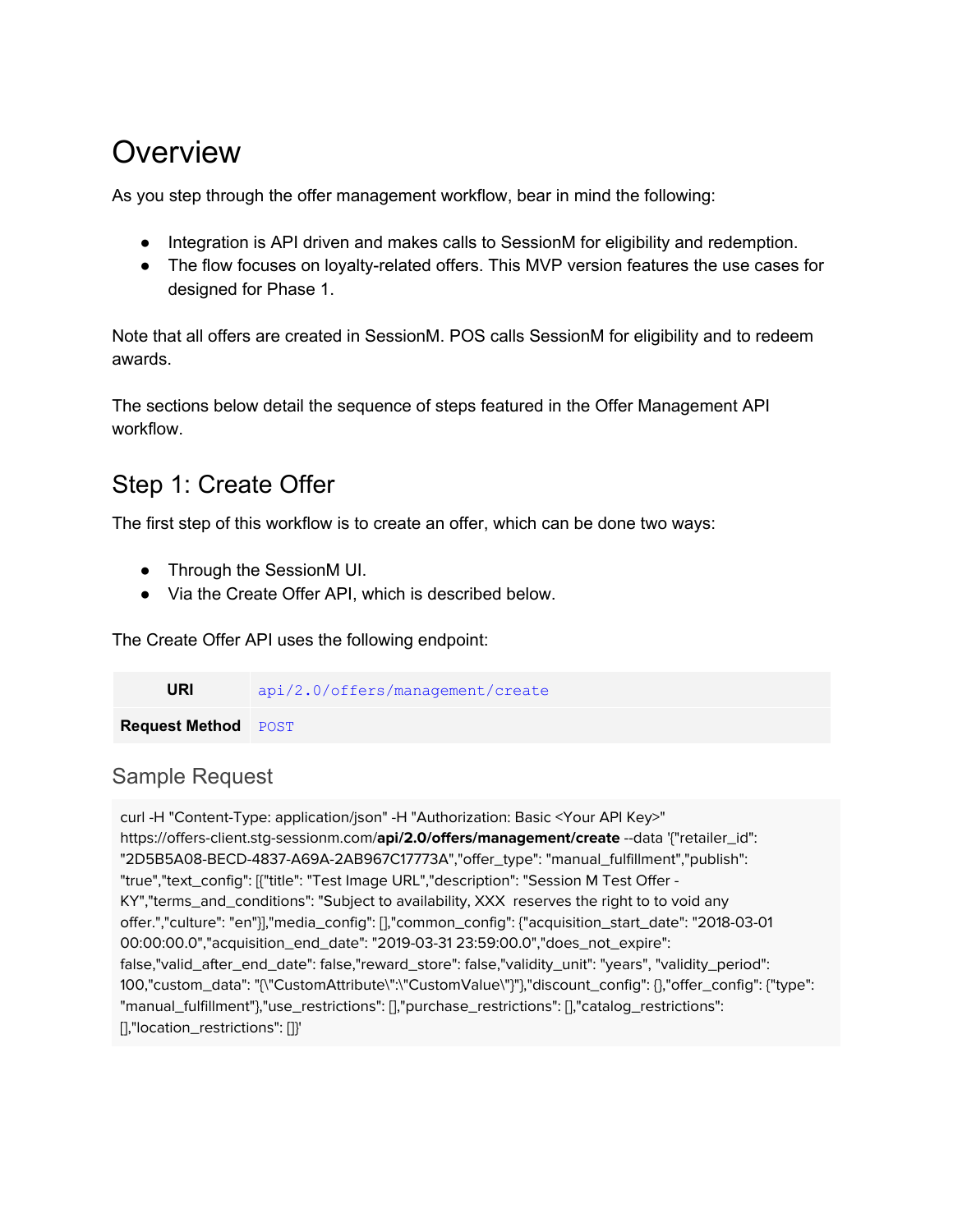#### <span id="page-3-0"></span>Sample Response

```
{
        "status": "ok",
        "payload": {
                "offer_id": "c7bf9bac-d7ec-4d4a-8651-b4e3b444c76a",
                "root_offer_id": "c7bf9bac-d7ec-4d4a-8651-b4e3b444c76a",
                "validation_errors": {},
                "revisioned": false,
                "new_status": 1,
                "state_transition": "created_new-(unknown_status>published)"
        }
}
```
## <span id="page-3-1"></span>Step 2: Get Offer Details

Once an offer is created in SessionM, you can proceed to Step 2 and fetch its details.

The Get Offer Details API uses the following endpoint:

| URI                        | api/2.0/offers/fetch offer |
|----------------------------|----------------------------|
| <b>Request Method POST</b> |                            |

#### <span id="page-3-2"></span>Sample Request

```
curl -H "Content-Type: application/json" -X POST -H "Authorization: Basic <Your API Key>"
http://offers-client.stg-sessionm.com/api/2.0/offers/fetch_offer --data
'{"retailer_id":"2D5B5A08-BECD-4837-A69A-2AB967C7773A","offer_id":"c7bf9bac-d7ec-4d4a-8651-b4e
3b444c76a","culture":"en-us"}'
```
#### <span id="page-3-3"></span>Sample Response

```
{
        "status": "ok",
        "payload": {
                "offer": {
                         "offer_type_id": "manual_fulfillment",
                         "id": "c7bf9bac-d7ec-4d4a-8651-b4e3b444c76a",
                         "root_offer_id": "c7bf9bac-d7ec-4d4a-8651-b4e3b444c76a",
                         "retailer_id": "2d5b5a08-becd-4837-a69a-2ab967c7773a",
                         "title": "Test Image URL",
                         "status": 1,
                         "acquisition_start_date": "2018-03-01T00:00:00Z",
                         "acquisition_end_date": "2019-03-31T23:59:00Z",
```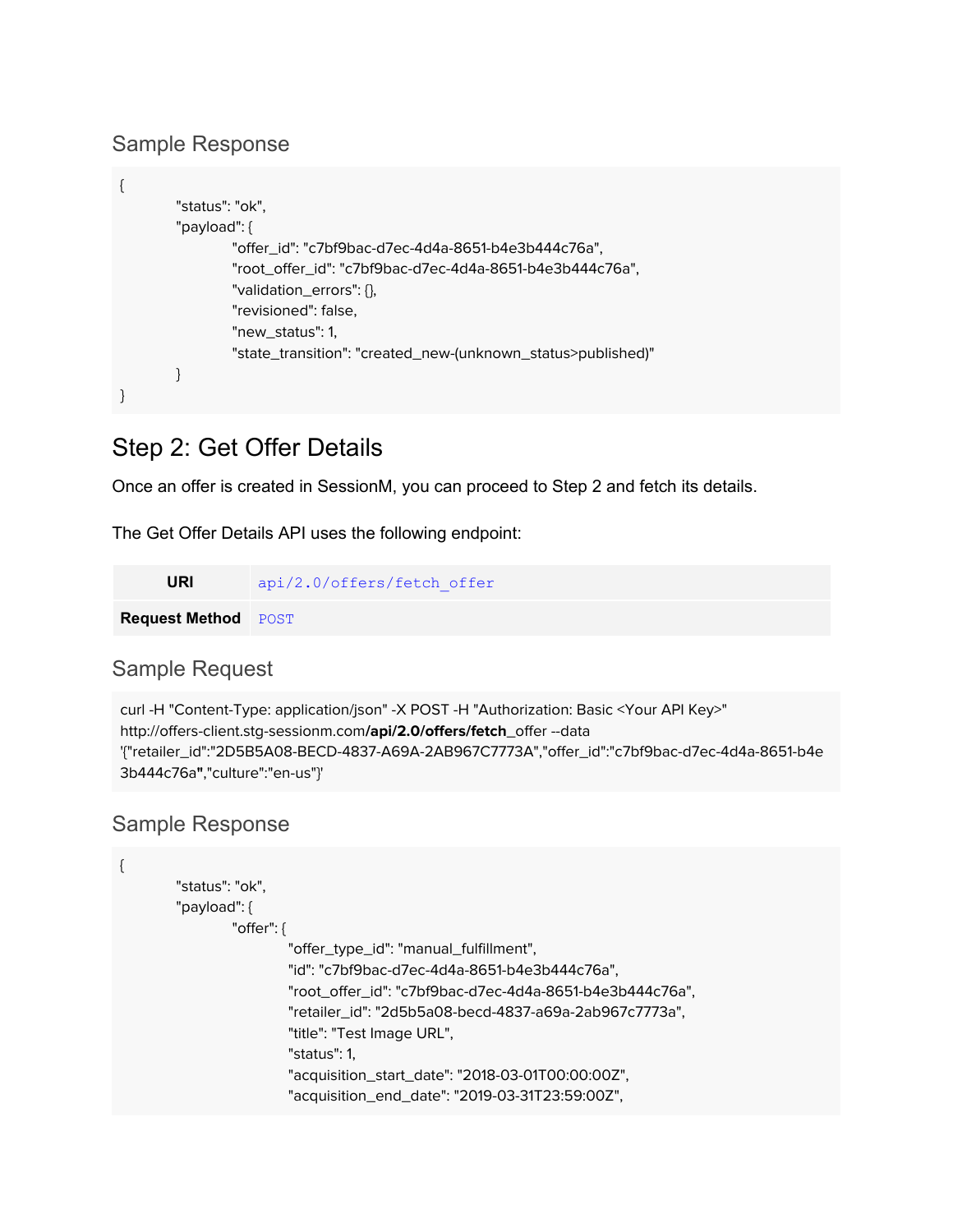```
"validity_period": 100,
                          "validity_unit": "years",
                          "reward_store": false,
                          "custom_data": "{\"CustomAttribute\":\"CustomValue\"}",
                          "requires_extended_data": false,
                          "all_items_eligible": false,
                          "parent_offer_ids": [],
                          "check_level": false,
                          "offer_text": [{
                                  "id": "b9a74ec6-bea8-466b-9e1f-b028ef5a21a9",
                                  "offer_id": "c7bf9bac-d7ec-4d4a-8651-b4e3b444c76a",
                                  "culture": "en",
                                  "title": "Test Image URL",
                                  "description": "Session M Test Offer - KY",
                                  "terms": "Subject to availability, reserves the right to to void any offer."
                          }],
                          "offer_media": [],
                          "start_date": "2018-03-01T00:00:00Z",
                          "end_date": "2019-03-31T23:59:00Z",
                          "valid_after_end_date": false
                 }
        }
}
```
## <span id="page-4-0"></span>Step 3: Issue a User Offer

Step 3 occurs outside of this workflow. SessionM loyalty rules handle the offer issuance to the user based on specific configurable use cases. For example: Issue a \$5 offer when user X achieves 200 earned points.

## <span id="page-4-1"></span>Step 4: Get User Offers (User Lookup API)

Now in Step 4 you can retrieve all the eligible user offers that represent the user's wallet via the User Offers API.

The Get User Offers API uses the following endpoint:

**URI** api/2.0/offers/get user offers

**Request Method** POST

<span id="page-4-2"></span>Sample Request

```
curl -X POST \
http://uat.cloudpos.svc.loyaltr.ee/api/2.0/Lookup \
```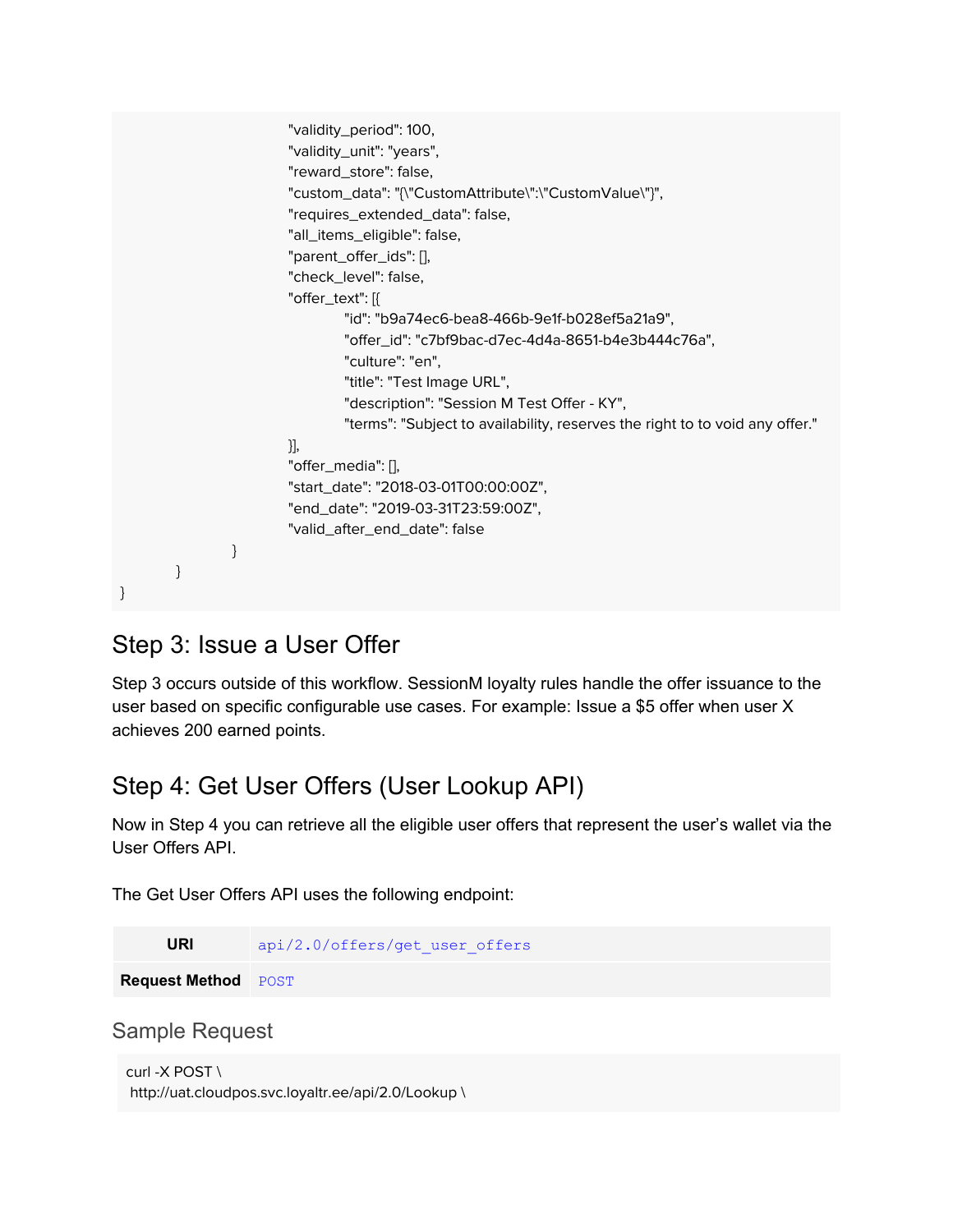```
-H 'Authorization: Basic
ZDRkOTUwYWYtMWEzNy00YTEwLWJhOGItYzJmYjhlZTI0MzQwOnFQQ0ZlN05xRTVNOUUy' \
-H 'Cache-Control: no-cache' \
-H 'Content-Type: application/json' \
-H 'Postman-Token: aad62087-04a2-4dee-90ea-76e31c60b960' \
-d '{
"store_id": "136b6d16-1317-4ac6-b551-19540d53bd6c",
"client_id": "d4d950af-1a37-4a10-ba8b-c2fb8ee24340",
"request_id": "1",
"request_payload": {
 "external_customer_id": "14311211"
}
}
```
#### <span id="page-5-0"></span>Sample Response

```
{
  "status": "success",
  "payload": [
    {
       "user_reference_id": "f38bfc1e-bcdc-11e8-9c83-7dc5ca5286e2",
       "user_account_id": "f38bfc1e-bcdc-11e8-9c83-7dc5ca5286e2",
       "partial_response": false,
       "first_name": "J",
       "last_name": "H",
       "phone": "1440273702",
       "email": "jh@sessionm.com",
       "points": 0,
       "profile_fields": {},
       "offers": [
         {
           "reference_id": "702ba202-55d4-44cd-aee4-dc864fb434a6",
           "user_id": "f38bfc1e-bcdc-11e8-9c83-7dc5ca5286e2",
           "reference_id_type": "userofferid",
           "pos_discount_id": null,
           "status": "INFO",
           "display_name": "$5 off Check",
           "image_url":
"http://cdn.loyaltr.ee/mobile/568D75D8-F935-4A91-855B-9AE6952D5127/item_B62CB79F-1CE7-4D80-8
6EA-F844804803BE.png",
           "discounted_line_ids": [],
           "discounted_line_id_quantities": [],
           "discount_source": "sessionm",
           "amount": 0,
```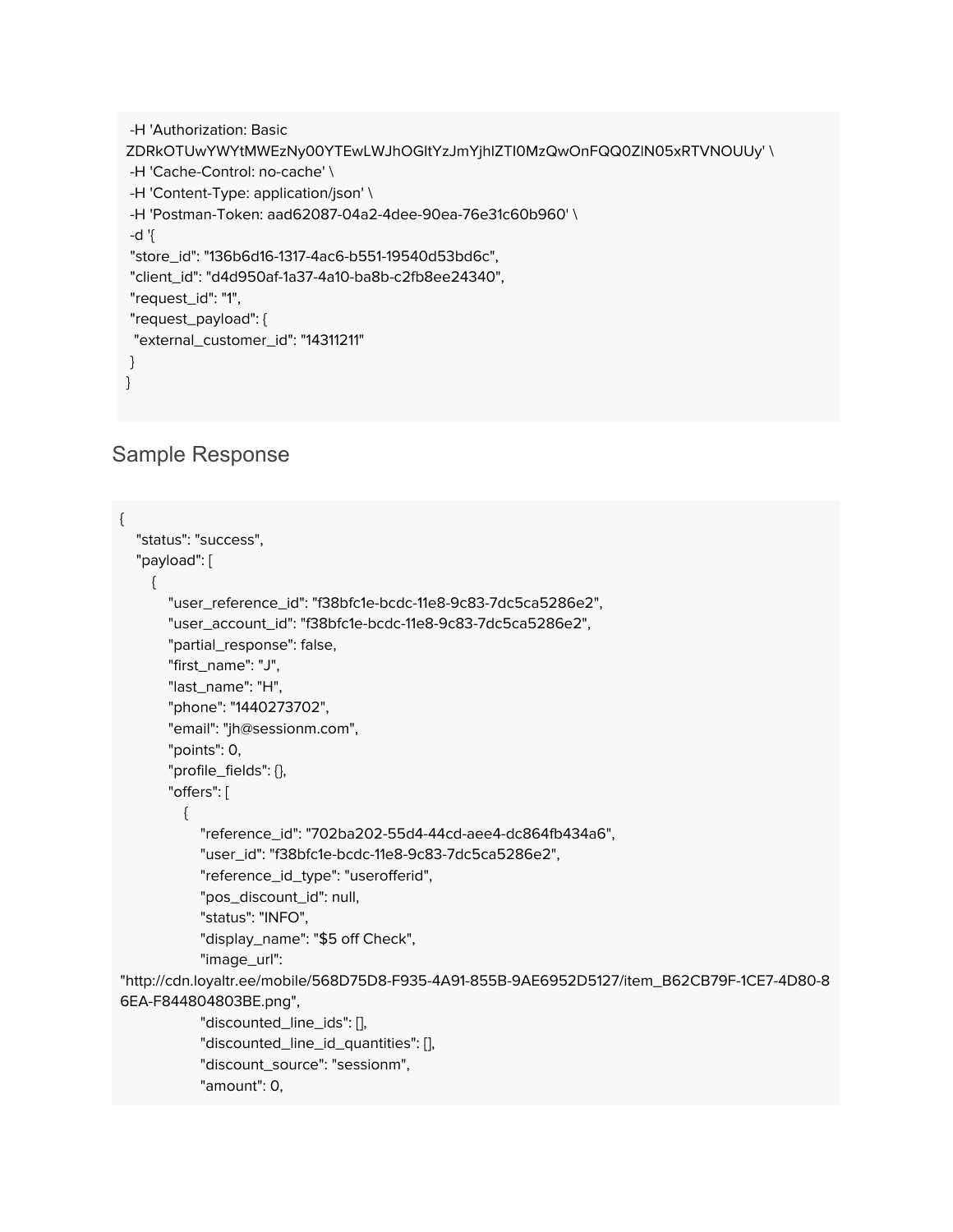```
"stack_order": 0,
           "applied_time": null
         }
        ],
       "accounts": [
         {
           "AccountName": "XYZ Point Account",
           "UserPointAccountID": "783e546e-a089-4bea-86ba-8bdb66e932a0",
           "PointAccountID": "8f9897cb-1cd3-4af6-ae92-63d2872afb45",
           "GroupingLabel": "",
           "AvailableBalance": 10,
           "LifeTimeValue": 10
         }
      ]
    }
  ],
  "errors": null
}
```
In addition, you may want to fetch a user's offer history. The User Offer History API retrieves all the offers actively issued, revoked, redeemed or expired on behalf of the user.

The User Offer History API uses the following endpoint:

| URI                        | api/2.0/offers/user offer history |
|----------------------------|-----------------------------------|
| <b>Request Method POST</b> |                                   |

Here is the sample request for getting a user's offer history:

curl -H "Content-Type: application/json" -X POST -H "Authorization: Basic <Your API Key>" http://offers-client.stg-sessionm.com/**api/2.0/offers/user\_offer\_history** --data '{"retailer\_id":"2D5B5A08-BECD-4837-A69A-2AB967C7773A","user\_ids":["7802673c-0c37-11e8-8ca7-26 05c0686dd6"],"rollback\_option":0,"skip":0,"take":1}'

Here is the sample response for getting a user's offer history:

```
{
         "status": "ok",
         "payload": {
                  "total_records": 1,
                  "results": [{
```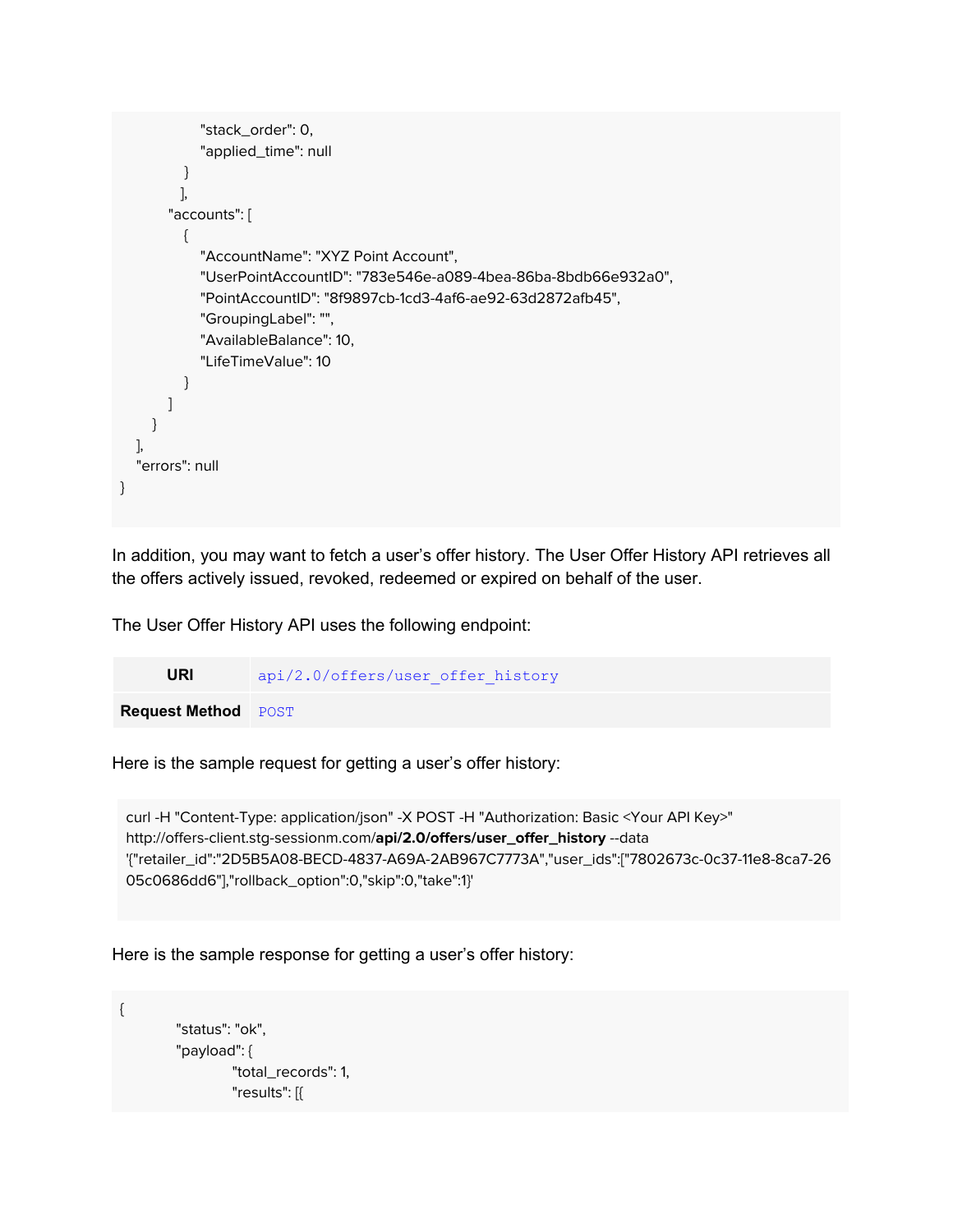```
"title": "Test Image URL",
                         "description": "Session M Test Offer - KY",
                         "terms": "Subject to availability, XXX reserves the right to to void any offer.",
                         "user_offer_id": "2e7d2237-2879-482b-b37b-3afc1d3f1ff2",
                         "offer_id": "c7bf9bac-d7ec-4d4a-8651-b4e3b444c76a",
                         "offer_type": "manual_fulfillment",
                         "user_id": "7802673C-0C37-11E8-8CA7-2605C0686DD6",
                         "acquire_date": "2018-09-04T19:47:28.3475814Z",
                         "redemption_start_date": "2018-09-01T08:00:00Z",
                         "redemption_end_date": "2019-09-04T21:55:54.7723464Z",
                         "status": 1,
                         "status_description": "Issued",
                         "culture": "en",
                         "media_uri": "",
                         "media_culture": "",
                         "skip": 0,
                         "take": 1
                }]
        }
}
```
## <span id="page-7-0"></span>Step 5: Lock User Offer

With Step 5 you can lock the offer issued to a specific user. The reference data returned as part of the response is used in the send transaction request to finalize the request and redeem the offer.

The Lock User Offer API uses the following endpoint:

**URI** api/2.0/offers/redemption/lock **Request Method** POST / PATCH

#### <span id="page-7-1"></span>Request Sample

```
curl -H "Content-Type: application/json" -X POST -H "Authorization: Basic <Your API Key>" -H
'Cache-Control: no-cache' -H 'Content-Type: application/json'
http://pos-client.stg-sessionm.com/api/2.0/Lock -d '{
"store_id": "332b6ee0-e981-4f96-8047-d0d358cfb3e0",
"client_id": "686ed454-ecab-4e86-8abe-c9470e8dd787",
 "request_id": "1",
 "request_payload": {
  "offer_lookup_code": "757144c2-6693-4a29-9f2c-f1d3aa2fa24f",
  "offer_lookup_type": "userofferid",
  "transaction": {
   "pos_employee_id": "1000",
```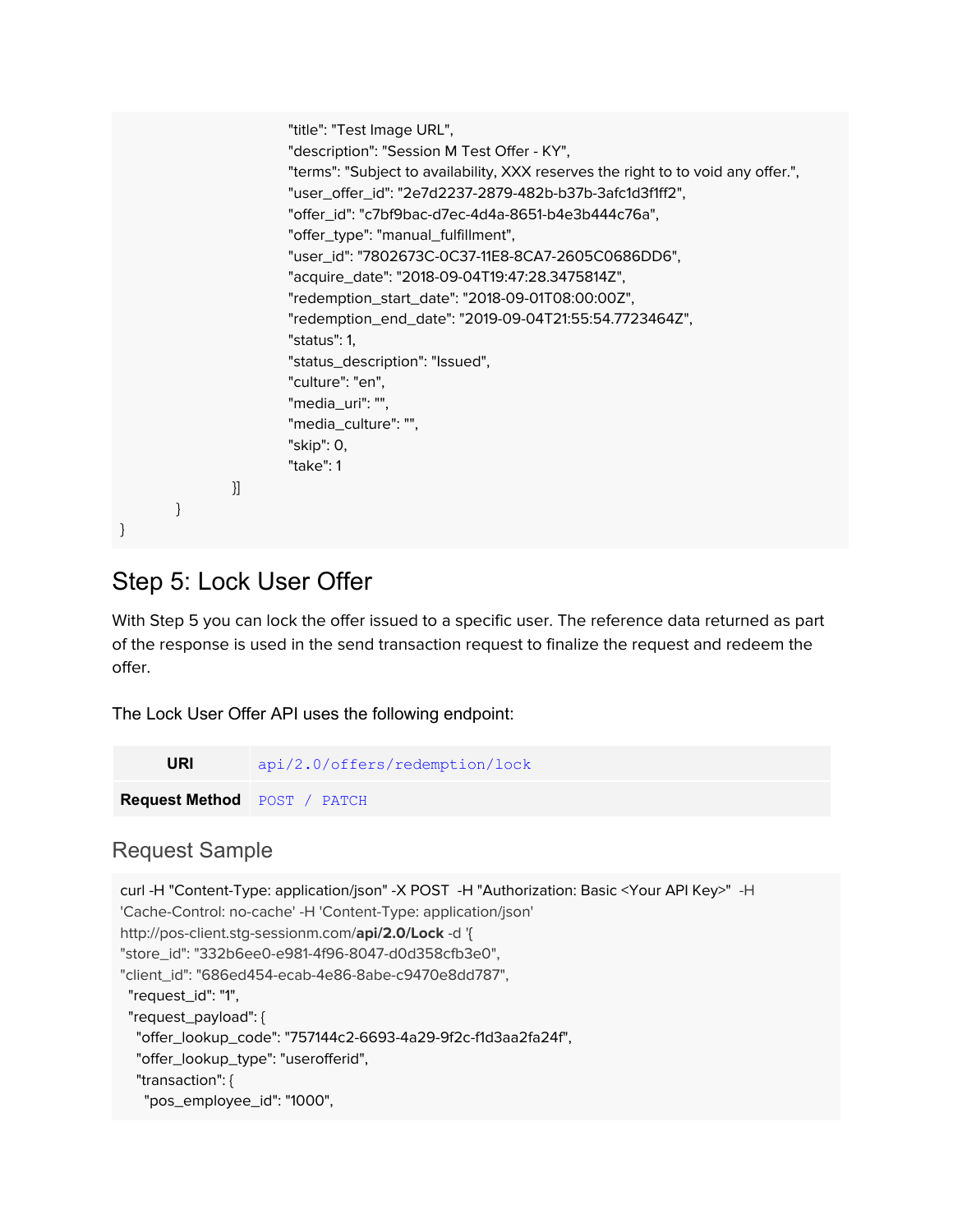```
"table_id": "12",
    "channel": "STORE",
    "transaction_id": "3b0bdfb0-8c40-4960-bcf1-3b31627a7e83",
    "guest_count": "1",
    "subtotal": "11.77",
    "TaxTotal": ".77",
    "open_time": "2018-06-10 9:20:00.000",
    "modified_time": "2018-06-10 9:30:00.000",
    "items": [
     {
      "line_id": "0",
      "item_id": "1",
      "quantity": "1",
      "unit_price": "10",
      "subtotal": "10",
      "tax_included": ".70",
      "modifies_line_id": ""
     },
     {
      "line_id": "1",
      "item_id": "2",
      "quantity": "1",
      "unit_price": "1",
      "subtotal": "1",
      "tax_included": ".07",
      "modifies_line_id": "0"
    }
    ],
    "discounts": [],
    "payments": []
  }
}
}'
```
## <span id="page-8-0"></span>Response Sample

{

"status": "OK", "payload": { "reference\_id": "757144c2-6693-4a29-9f2c-f1d3aa2fa24f", "user\_id": "7a5d1ba6-b1e3-11e8-842b-88002c64166c", "reference\_id\_type": "userofferid", "pos\_discount\_id": null, "status": "LOCKED", "display\_name": "\$20 coupon", "image\_url": null,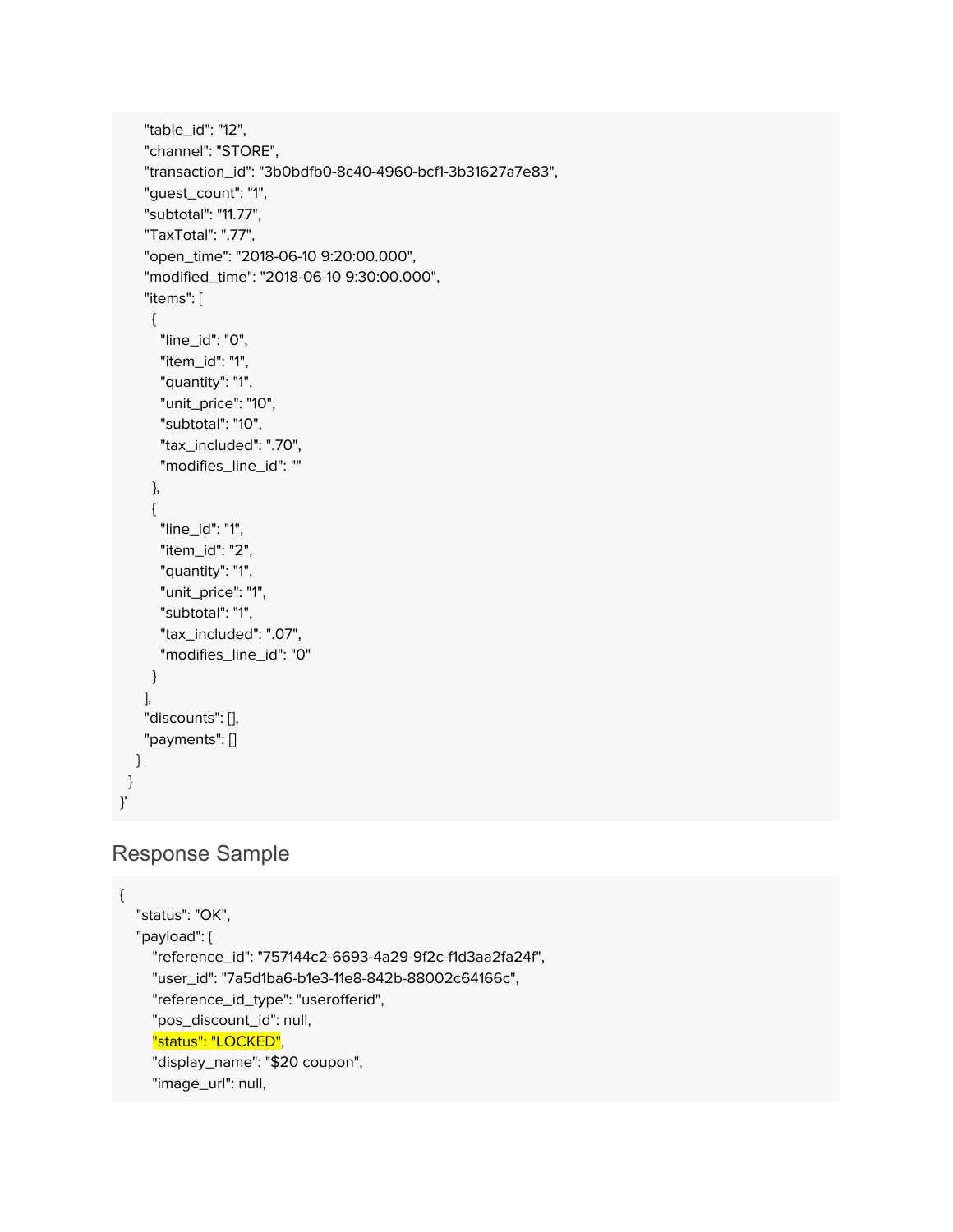```
"discounted_line_ids": [
       "0",
       "1"
    ],
     "discount_source": "sessionm",
     "amount": 12,
     "stack_order": 0,
     "applied_time": "2018-09-07T16:29:11.299505Z"
  },
  "errors": null
}
```
## <span id="page-9-0"></span>Step 6: Redeem Offer (Send Transaction)

In Step 6, you can send transaction data to the SessionM Platform. If an offer is locked, this route redeems the offer, provided it is referenced in the Lock API response as part of the discount data object for the request.

The Redeem Offer API uses the following endpoint:

| URI                        | api/2.0/offers/send transaction |
|----------------------------|---------------------------------|
| <b>Request Method POST</b> |                                 |

## <span id="page-9-1"></span>Sample Request

```
curl -H "Content-Type: application/json" -X POST -H "Authorization: Basic <Your API Key>" -H
'Cache-Control: no-cache' -H 'Content-Type: application/json'
http://pos-client.stg-sessionm.com/api/2.0/send_transaction -d '{
"store_id": "332b6ee0-e981-4f96-8047-d0d358cfb3e0",
"client_id": "686ed454-ecab-4e86-8abe-c9470e8dd787",
"request_id": "1",
"request_payload": {
 "is_closed": "true",
 "pos_employee_id": "1",
 "channel": "Store",
 "transaction_id": "24222-2-424242-4qwe-q",
 "guest_count": "1",
 "subtotal": "2703.00",
 "tax_total": "0.25",
 "open_time": "2018-09-01 10:20:00.000",
 "modified_time": "2018-09-01 10:20:00.000",
 "items": [
  {
   "line_id": "1",
   "item_id": "2",
```